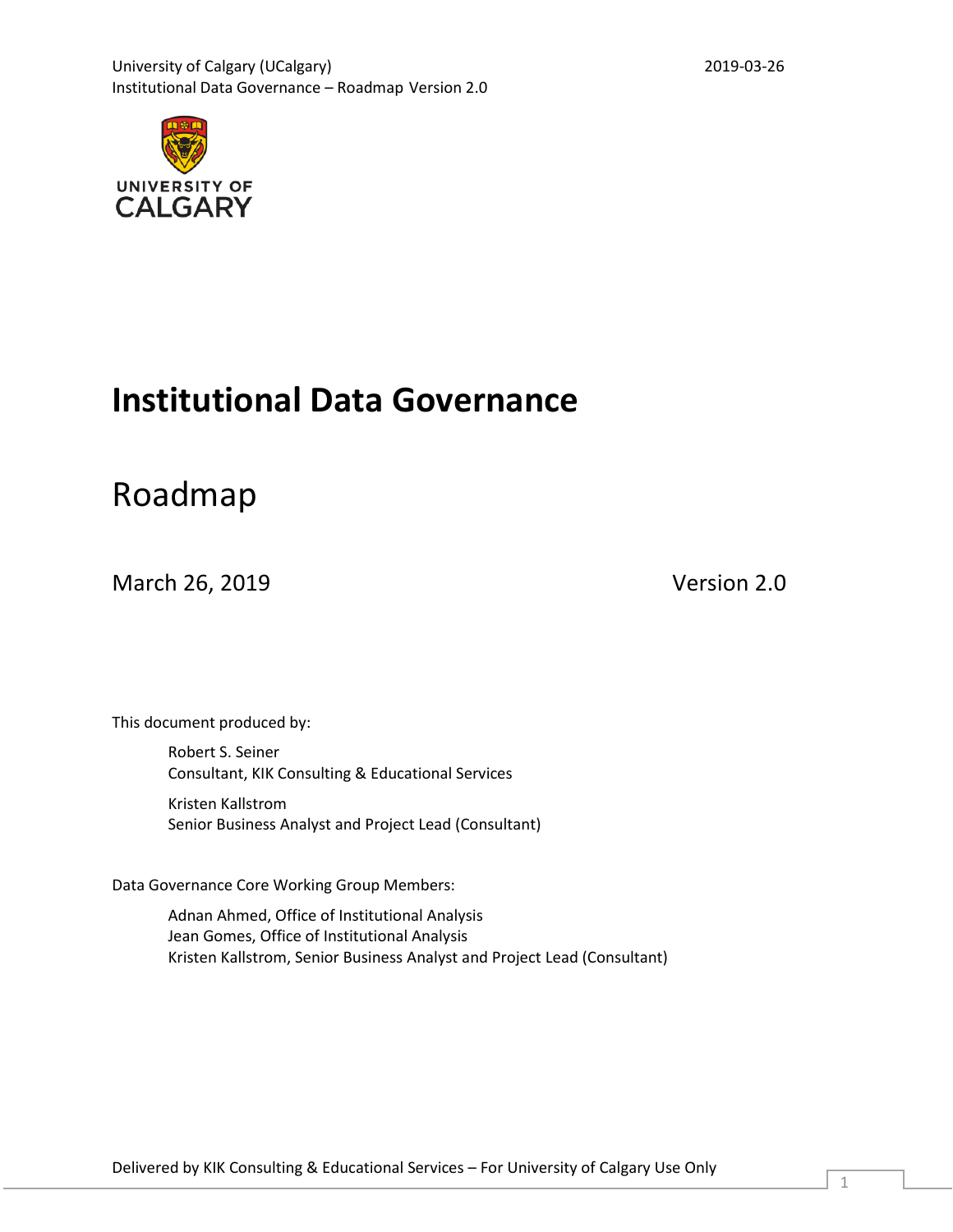Document History

| Author/Contributor | Rev# | <b>Date</b> | <b>Comments on Revision</b>                        |  |  |  |  |  |
|--------------------|------|-------------|----------------------------------------------------|--|--|--|--|--|
| Kristen Kallstrom  | 0.1  | 2019-03-11  | Draft Version 0.1. Consolidated documents from     |  |  |  |  |  |
|                    |      |             | Robert Seiner, KIK Consulting.                     |  |  |  |  |  |
| Kristen Kallstrom  | 0.2  | 2019-03-12  | Added additional sections from Robert Seiner.      |  |  |  |  |  |
| Kristen Kallstrom  | 0.3  | 2019-03-13  | Incorporated Jean's review comments and edits      |  |  |  |  |  |
| Kristen Kallstrom  | 0.4  | 2019-03-13  | Added in appendices from Robert Seiner + minor     |  |  |  |  |  |
|                    |      |             | edits.                                             |  |  |  |  |  |
| Adnan Ahmed        | 0.5  | 2019-03-15  | Reviewed and edited.                               |  |  |  |  |  |
| Kristen Kallstrom  | 0.6  | 2019-03-15  | Incorporated all review comments and accepted      |  |  |  |  |  |
|                    |      |             | edits. Ready for final review by the working team. |  |  |  |  |  |
| Kristen Kallstrom  | 1.0  | 2019-03-18  | Final draft for review by DGWG                     |  |  |  |  |  |
| Kristen Kallstrom  | 2.0  | 2019-03-26  | Final version.                                     |  |  |  |  |  |

# **Contents**

| DG Practice Development Activities - Practice Component Approval Process and Diagram |  |
|--------------------------------------------------------------------------------------|--|
|                                                                                      |  |
|                                                                                      |  |
| Actionable Stream 2: Data Governance Communication and Awareness Plan 10             |  |
|                                                                                      |  |
|                                                                                      |  |
| Actionable Stream 5: Data Documentation Repository / Metadata Platform14             |  |
|                                                                                      |  |
|                                                                                      |  |
|                                                                                      |  |
|                                                                                      |  |
|                                                                                      |  |
|                                                                                      |  |
|                                                                                      |  |
|                                                                                      |  |
|                                                                                      |  |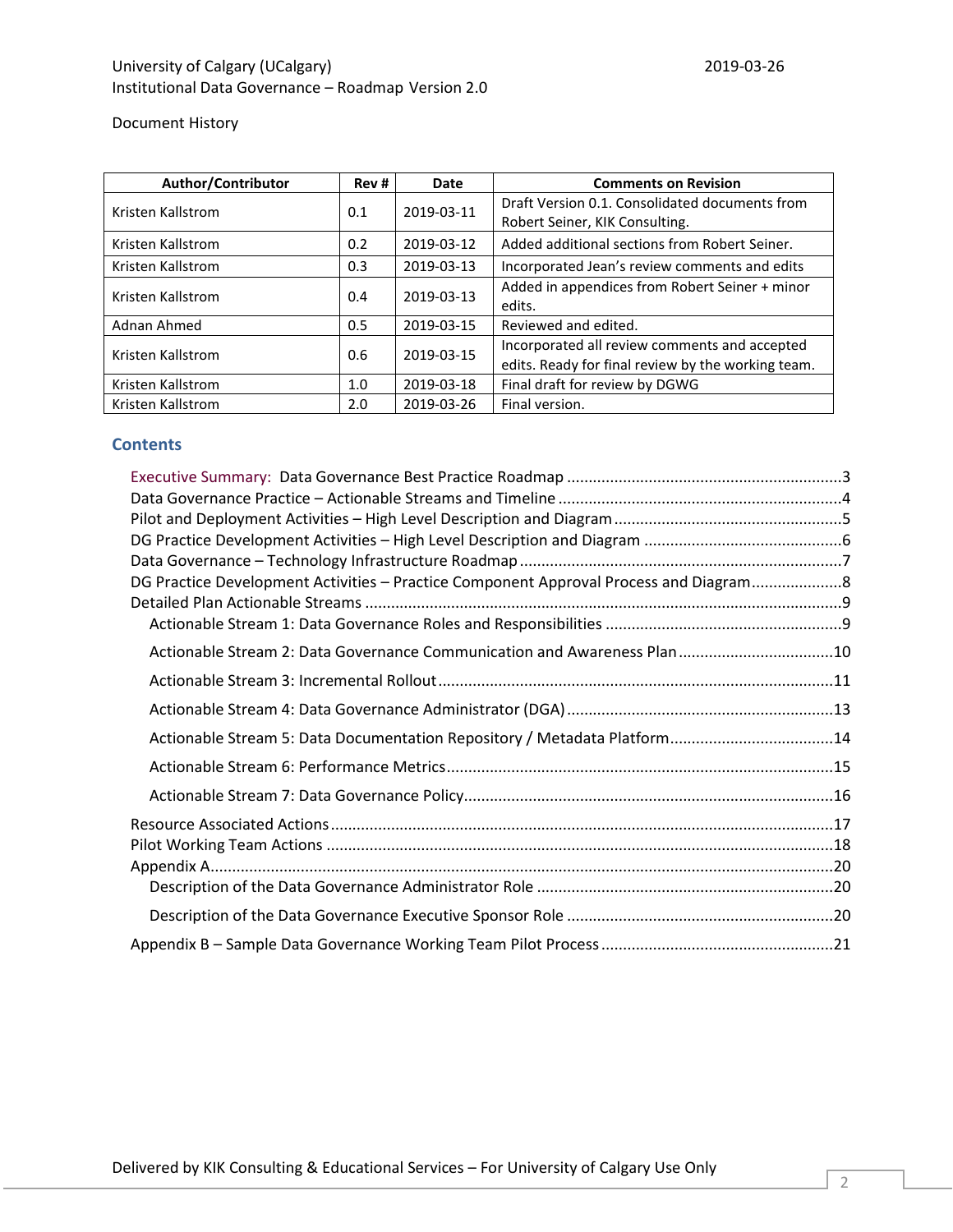## **Executive Summary: Data Governance Best Practice Roadmap**

The University of Calgary ("UCalgary") has embarked on an initiative to develop and implement a Data Governance Practice to improve the institution's confidence in the usage of strategic data. The overall goal of the practice is to leverage data as a strategic asset that enhances UCalgary's decision-making capabilities by enabling and supporting improvements in the delivery of trusted and accessible data.

The initiative described in this roadmap focuses on building the key components of a successful Data Governance Practice and the actions required to continuously improve the practice with each implementation. Before the Practice becomes truly active and finalized, pilot project(s) to demonstrate the effectiveness of these components should be conducted.

After careful consideration of various industry standard models and approaches, the cross functional working group at UCalgary contracted with Robert S. Seiner of KIK Consulting & Educational Services to assist in the definition of its Data Governance Practice by following KIK's Non-Invasive Data Governance™ approach to formalize existing levels of responsibility and authority.

KIK assisted the UCalgary Data Governance Project Team to complete the Data Governance Best Practice Assessment and Critical Analysis from late January through March 2019. The assessment resulted in the UCalgary Data Governance definition, goals, scope, expectations, and assessment of present practices against industry proven practices customized for UCalgary's purposes – concluding in recommendations leading to the actionable streams outlined in this document.

The activities described in this roadmap follow two paths:

- 1. Activities focused on standing up the Data Governance Practice. These activities include: (in Figure 1, Phase 2.a, on the next page)
	- The appointment of a UCalgary Data Governance Administrator.
	- The definition, approval and delivery of the preliminary UCalgary Data Governance Policy.
	- The definition and approval of a preliminary set of metrics to measure the practice.
	- The definition of a *preliminary*\* set of UCalgary Data Governance Roles and Responsibilities.
	- The development of a *preliminary\** UCalgary Data Governance Communications Plan.
- 2. Activities focused on delivering data governance associated with improving confidence in strategic and critical data. These activities include: (in Figure 1, Phase 2.b, blue on the next page)
	- The incremental rollout of UCalgary's data governance to a select number of business units through a controlled pilot focused on improving the understanding of and confidence in spatial data within the facility management subject area.
	- The design and development of a data documentation (metadata) platform.

Please note that wherever the word 'approval' is noted in this document, the Data Governance Project Team will follow the process defined in the Component Approval Process section of this document to gain approval.

<sup>\*</sup> Preliminary because the pilot will monitor the success and adjust where appropriate.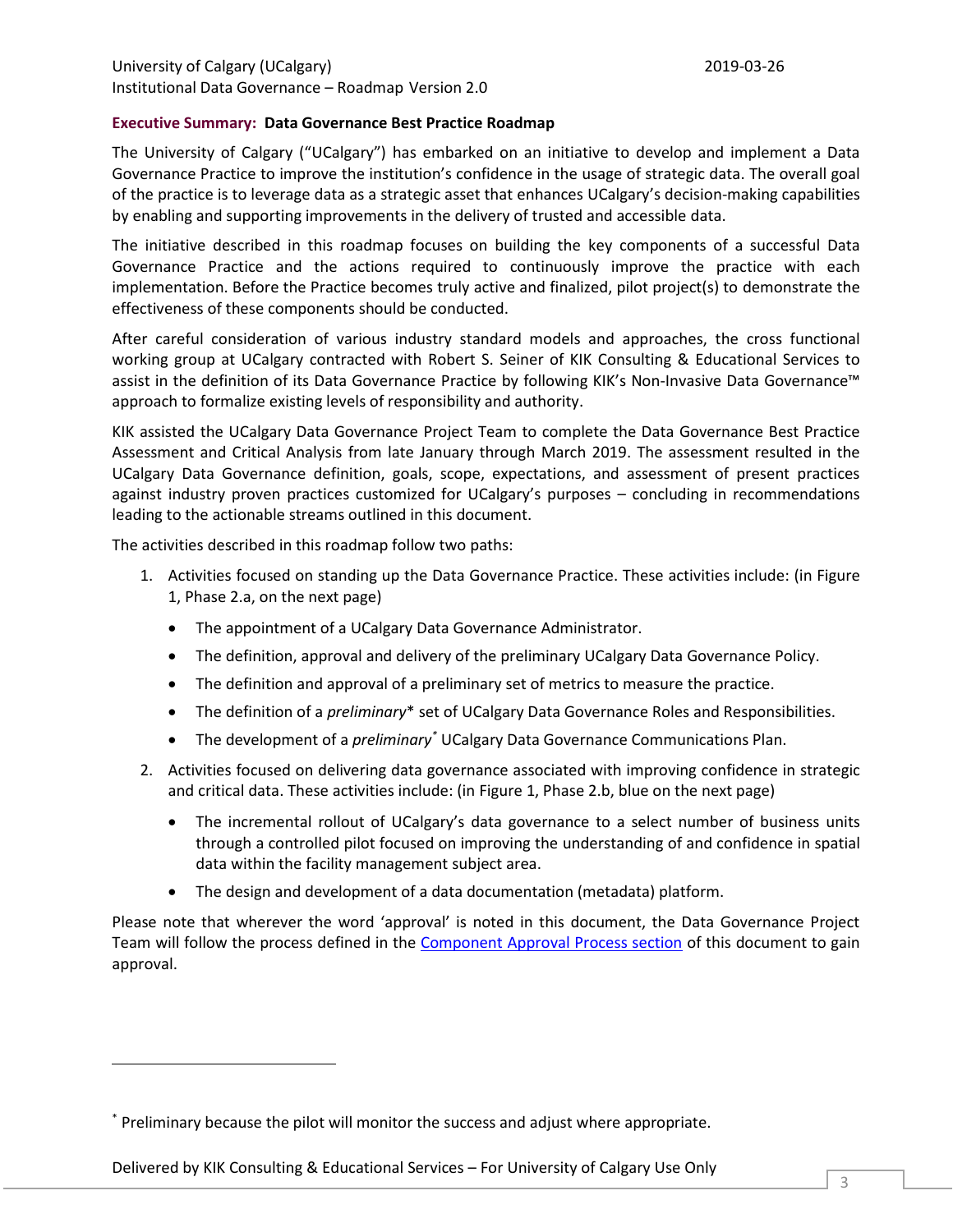### **Data Governance Practice – Actionable Streams and Timeline**

The Actionable Streams and Timeline (Figure 1) demonstrates the primary actionable streams that must be addressed in each of the months of March 2019 through February 2020. The timeline is noted with Notional Time (estimated) as the beginning dates of Phases 2.a and 2.b are still being speculated. The bars represent the estimated amount of time it will take to complete each stream and can be shifted forwards and/or backwards.

The colouring of the timeline bars represents two groups: 1) blue (Phase 2.a) – activities associated with the pilot and incremental deployment of Data Governance at UCalgary and 2) green (Phase 2.b) – the activities that are required to completely setup the UCalgary Data Governance function. Several of the activities have been initiated.

The next two pages provide a brief description of the primary actions that will need to take place to complete each actionable stream. The following section addresses the details of the status and next steps associated with using strategic data with confidence and the UCalgary data governance best practices.



**UCalgary Data Governance Actionable Streams and Timeline**

**Figure 1.** Actionable Streams and Timeline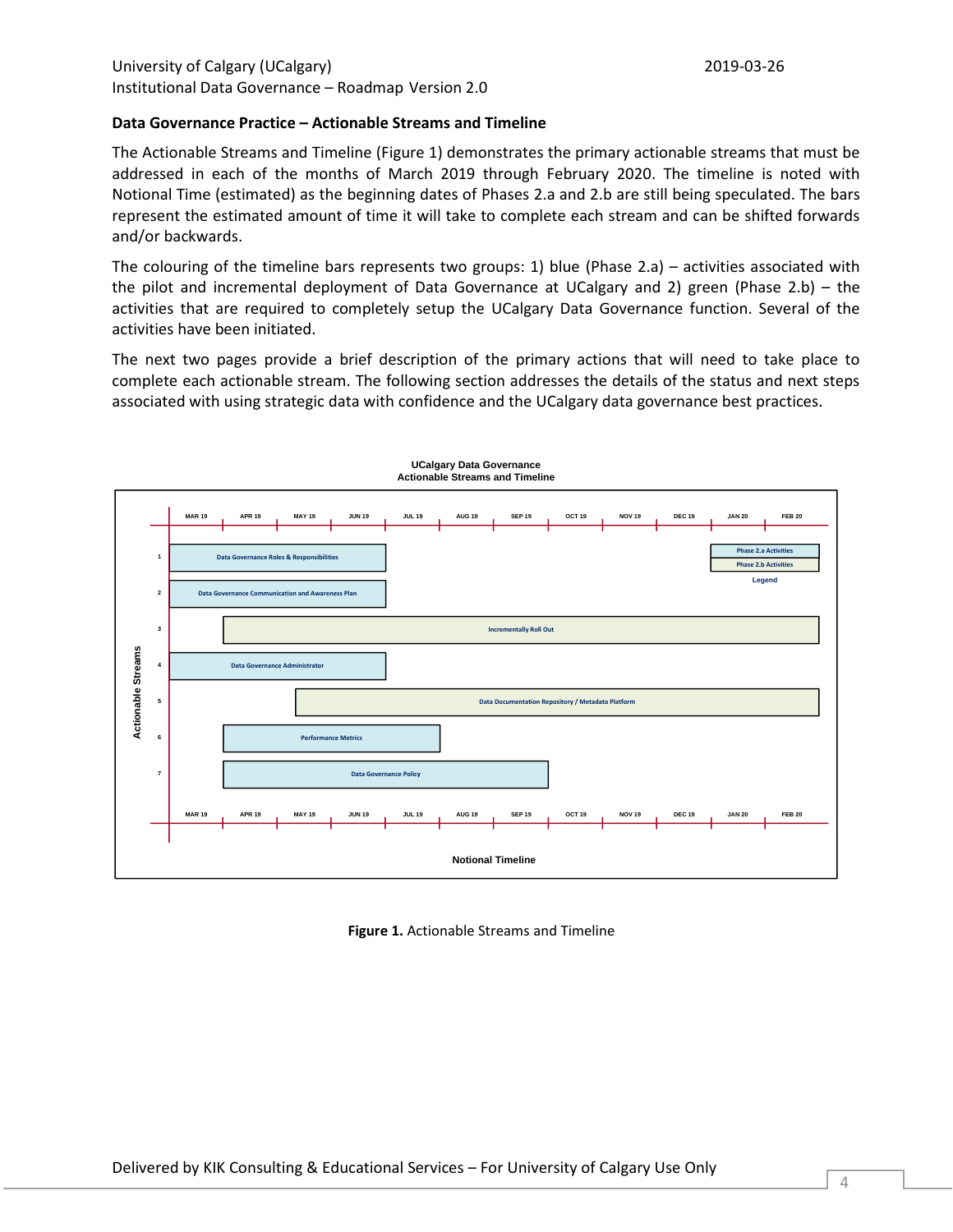## **Pilot and Deployment Activities – High Level Description and Diagram**

Figure 2 below focuses on the Pilot and Deployment Activities (Phase 2.a, blue bars) in the project timeline displayed on the previous page. The post assessment and roadmap activities include creating a general project plan template for the pilot and subsequent iterations, defining and gaining approval of a preliminary Operating Model of Roles and Responsibilities (actionable stream 1), development of a preliminary Communications Plan (actionable stream 3) and the application, evaluation and modification of the roles model and communication plan as they are being applied by a working team to the pilot.

The working team's pilot activities will result in resolving data issues of a limited data set in the pilot subject area, development of a repeatable process that can be used to address future business issues, and revisions to the Communications Plan and Operating Model of Roles and Responsibilities based on application to the pilot data issue.



UCalgary Data Governance Pilot and Deployment Activities

**Figure 2.** Pilot and Deployment Activities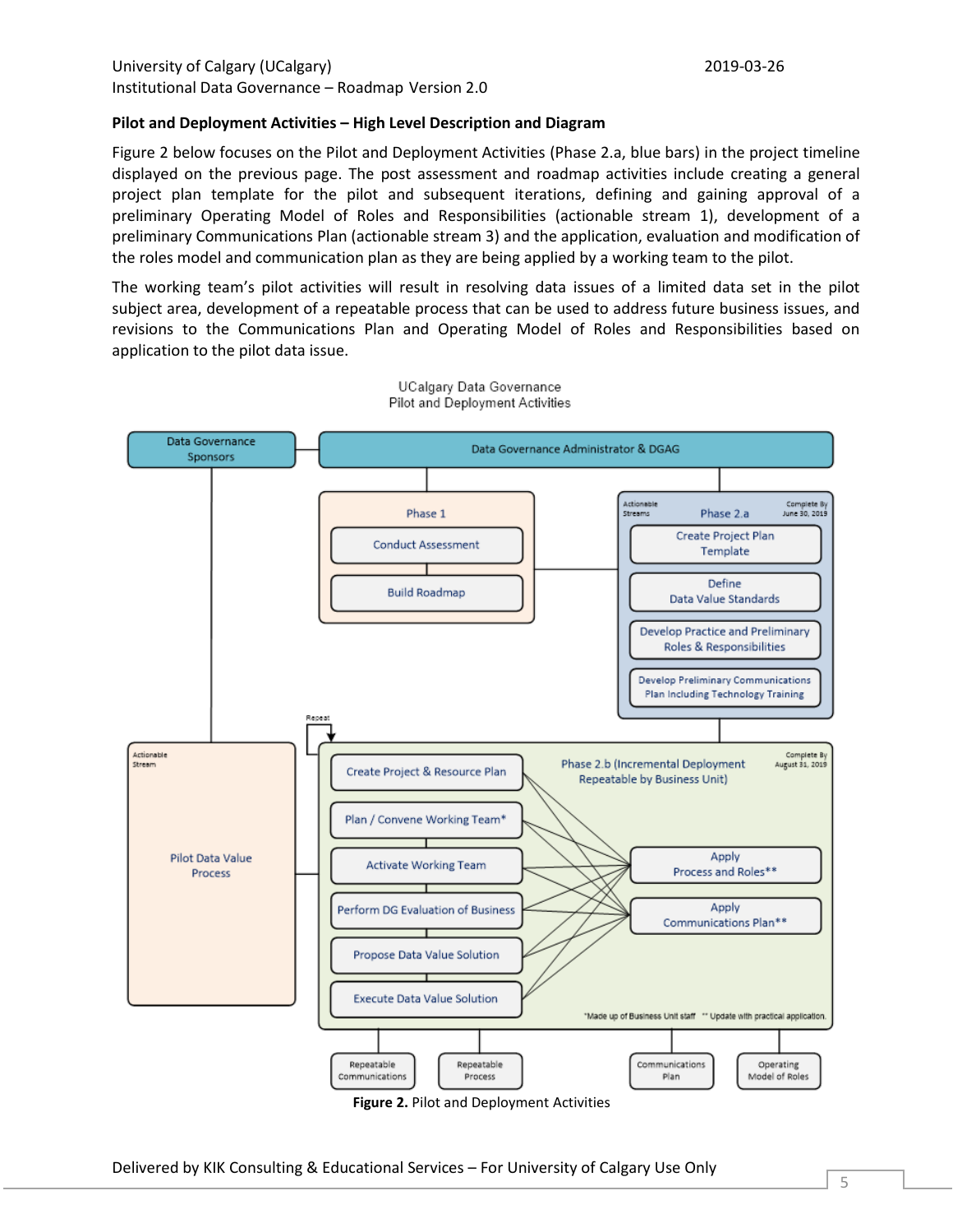## **DG Practice Development Activities – High Level Description and Diagram**

Figure 3 below focuses on the activities in the Project Timeline displayed in Figure 1.

The phase 2.a and 2.b activities listed below focus on building out the core components of the Data Governance Practice including appointment of a Data Governance Administrator, pursuing a consistent metadata platform, developing Data Governance Performance Metrics and the approval of a UCalgary Data Governance (or similarly named) Policy.

These activities are related to the pilot in terms of their ability to provide substantial and repeatable value to the UCalgary Practice and they will be applied to the pilot when the Data Governance Advisory Group decides that it is appropriate to do so.



UCalgary Governance Planned Practice Development Activities

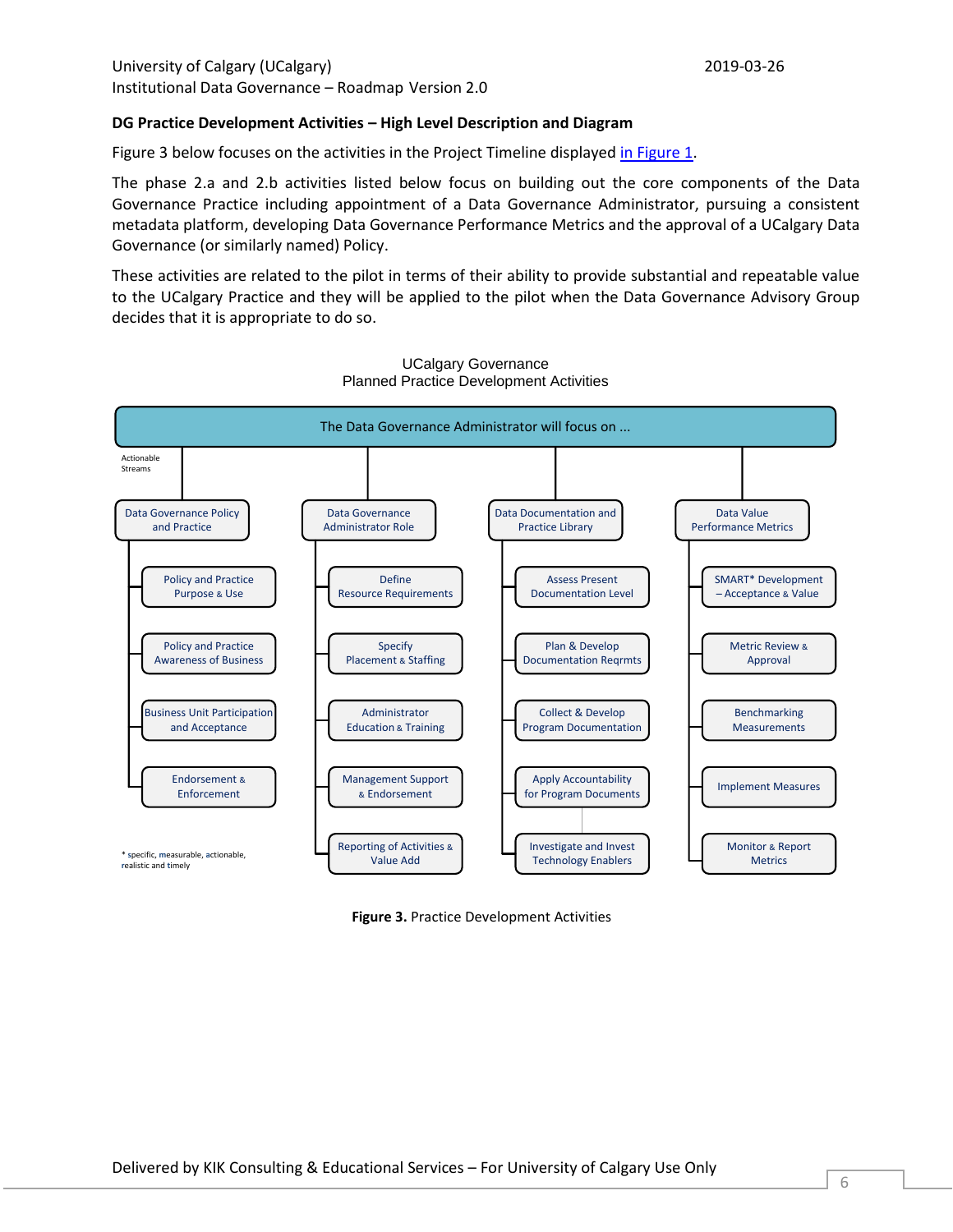## **Data Governance – Technology Infrastructure Roadmap**

Figure 4 below represents the logical phases and order of achieving the use of strategic data with confidence, following a Data Governance Technology Infrastructure Roadmap and the actions that should be considered in each phase. KIK Consulting suggests that UCalgary begin by focusing on the technologies that are already in place, learning the capabilities provided by these tools and identifying the gap between these capabilities and those presently being leveraged. KIK also suggests that UCalgary use this Roadmap to identify the organization's longer-term needs and clearly articulate requirements that are necessary to acquire and implement new technologies.

The Data Governance Administrator along with the Data Governance Advisory Group should direct this effort and leverage the existing knowledge and know-how from UCalgary's knowledgeable staff. Technology Roadmaps extend over the course of years rather than months when staff are not formally allocated to direct this effort.

KIK Consulting suggests that UCalgary initiate the first phase of the Technology Infrastructure Roadmap as soon as possible. Allocating resources and acquiring funding for new technologies (the Evaluate and Acquire phases) often take significant time; however, the Inventory, Leverage and Record phases can be completed quickly and at a relatively low cost while preparing to address the final two phases of the Roadmap when resources and funding are available.



**Figure 4.** Technology Infrastructure Roadmap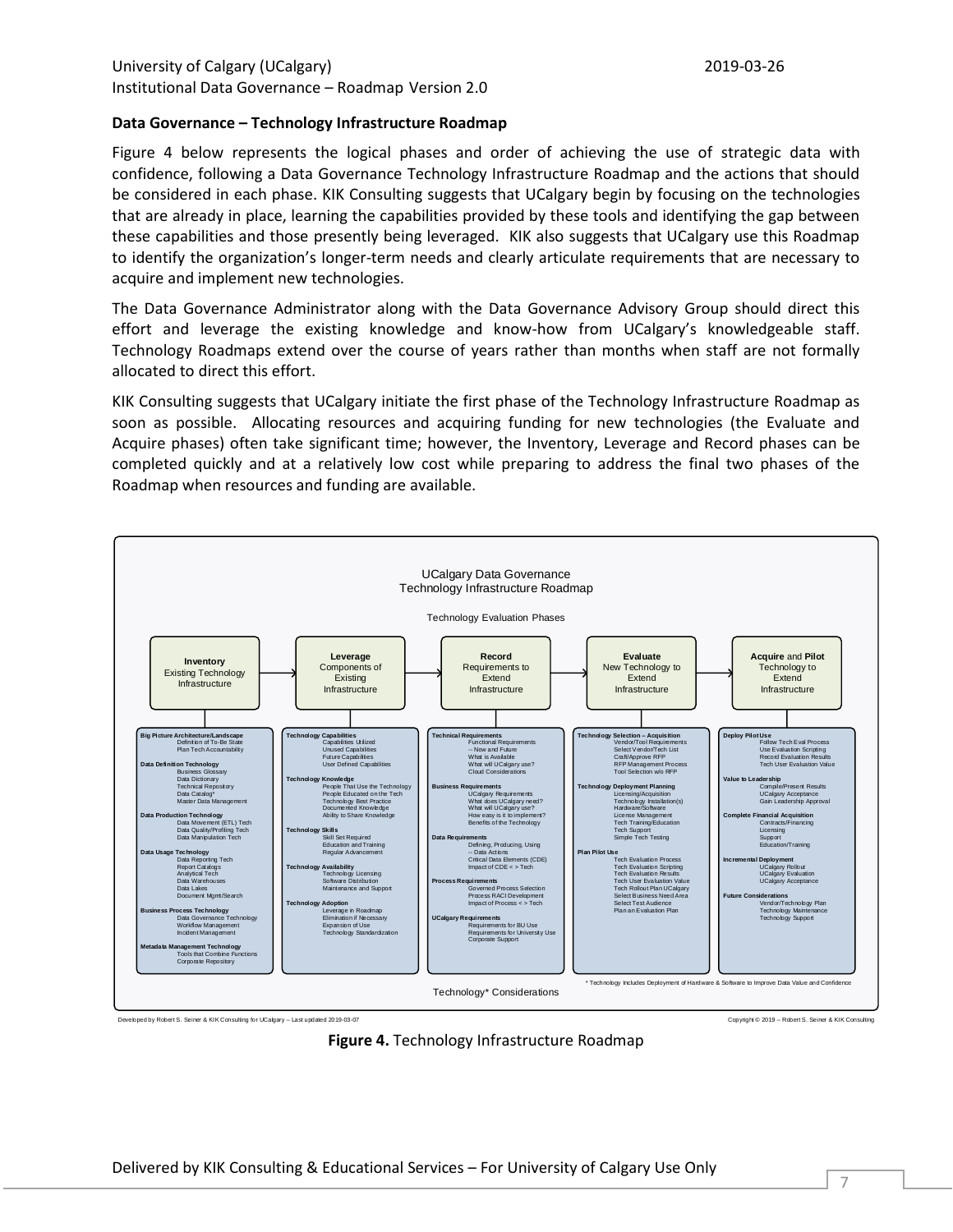### **DG Practice Development Activities – Practice Component Approval Process and Diagram**

The diagram below displays the process the Data Governance Administrator will follow to communicate, gain feedback and finalize the core components of the Data Governance Practice. Core components include the Operating Model of Roles and Responsibilities, the Communication and Awareness Plan, the Performance Metrics, and the Policy and Procedures as well as other templates, charters and tools being used to govern data.

The Data Governance Administrator will draft each component and review the work with the Data Governance Advisory Group (DGAG). After incorporating the DGAG's feedback into the draft component, the components are shared with Data Governance Steering Committee (the Information Asset Management Committee, or IAMC) and people involved in the Working Team activities, as defined by the DGAG during phase 1. After soliciting and incorporating the DGAG and Pilot (Working Team) feedback, the component is brought back to the IAMC for final review and approval.

This cycle repeats until the component is approved for deployment.

Each level carries with it a level of authority to make decisions based on the requirements of the items requiring approval. Once a decision is made at the appropriate level, the decision is then shared with all other levels within the practice.



# UCalgary Data Governance Practice Component Approval Process

**Figure 5.** Component Approval Process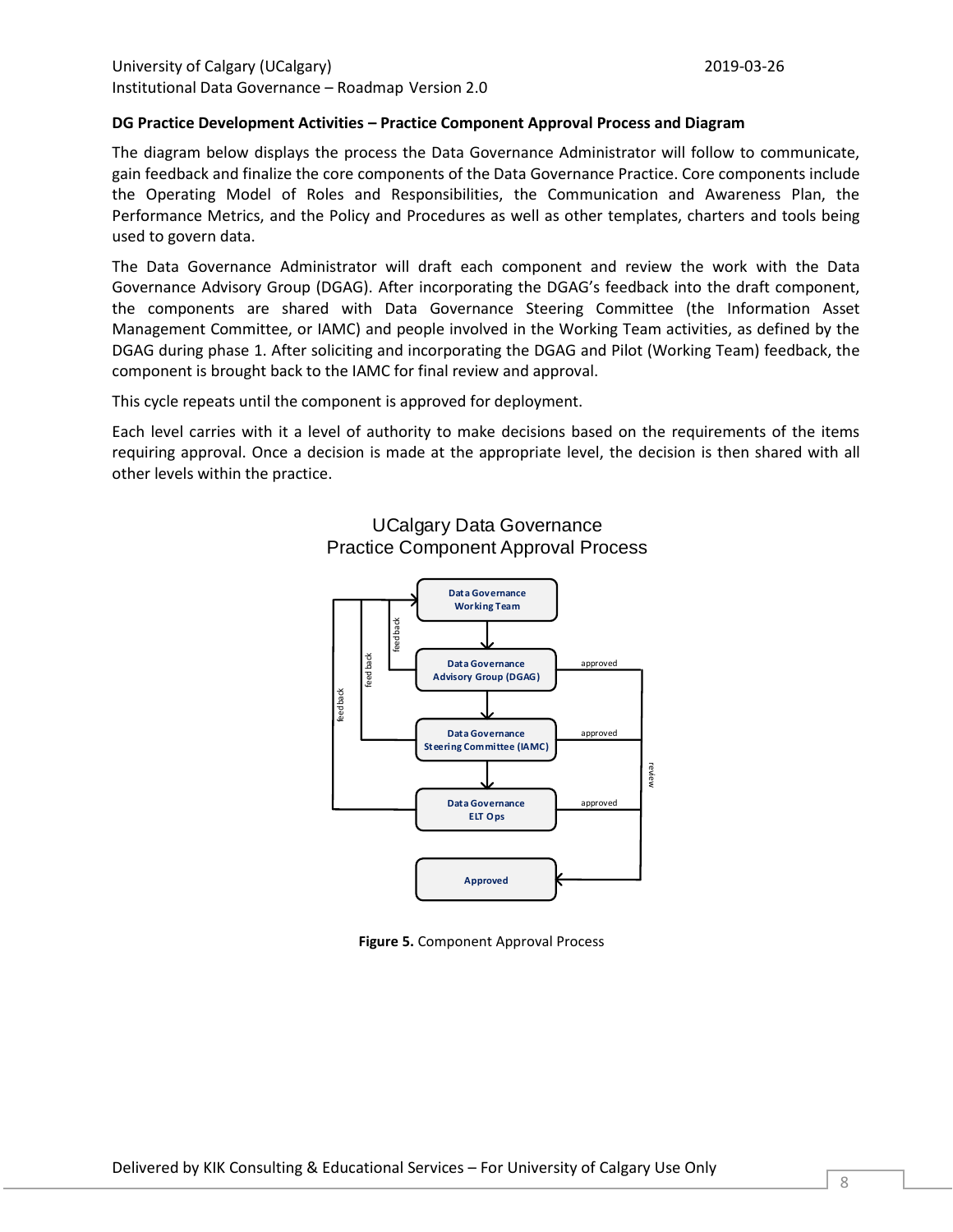## **Detailed Plan Actionable Streams**

## *Actionable Stream 1: Data Governance Roles and Responsibilities*

Develop and deploy a UCalgary Data Governance Model of Roles and Responsibilities. Will include roles of DG Administrator, Data Governance Advisory Group, Risk, IT-Security, Records Management, Data Owners, Business Units, and others.

Status:

This actionable stream is part of phase 2.a of the UCalgary Data Governance Practice development (see Figure 2).

The UCalgary Data Governance Advisory Group (DGAG) has begun defining roles and responsibilities for their Data Governance Practice at both the UCalgary level and the Business Unit level. An initial Operating Model of roles and responsibilities will address the roles required at the executive, strategic, tactical, operational, and support levels. The Operating Model will be a critical component of UCalgary's Data Governance practice as it will be leveraged to build out *communications planning* (who will be communicated with and how the communications will take place) and *process development* (who will be accountable for activities within a business process).

The Operating Model roles will be implemented as part of the pilot rollout activity involving a crossorganization Working Team (support level) focused on improving the level of confidence in the data for UCalgary's critical data assets. The intent is to monitor and adjust the draft model to reflect successful practices.

- 1. DGAG will work directly with the Data Governance Administrator and KIK Consulting to draft an initial Operating Model of Roles and Responsibilities as part of phase 2.a of this initiative. The Operating Model will address roles at executive (sponsor/steering), strategic (council), tactical (data owner/subject matter expert), operational (data steward), and support (team, business functions) levels.
- 2. DGAG will approve the Operating Model before being accepted for implementation as part of the pilot rollout activities.
- 3. The Operating Model will be shared with IAMC for review. The model will be revised based on their feedback and sent back for review. This review/feedback process will continue until the final Operating Model is approved.
- 4. The approved Operating Model will be used for the pilot.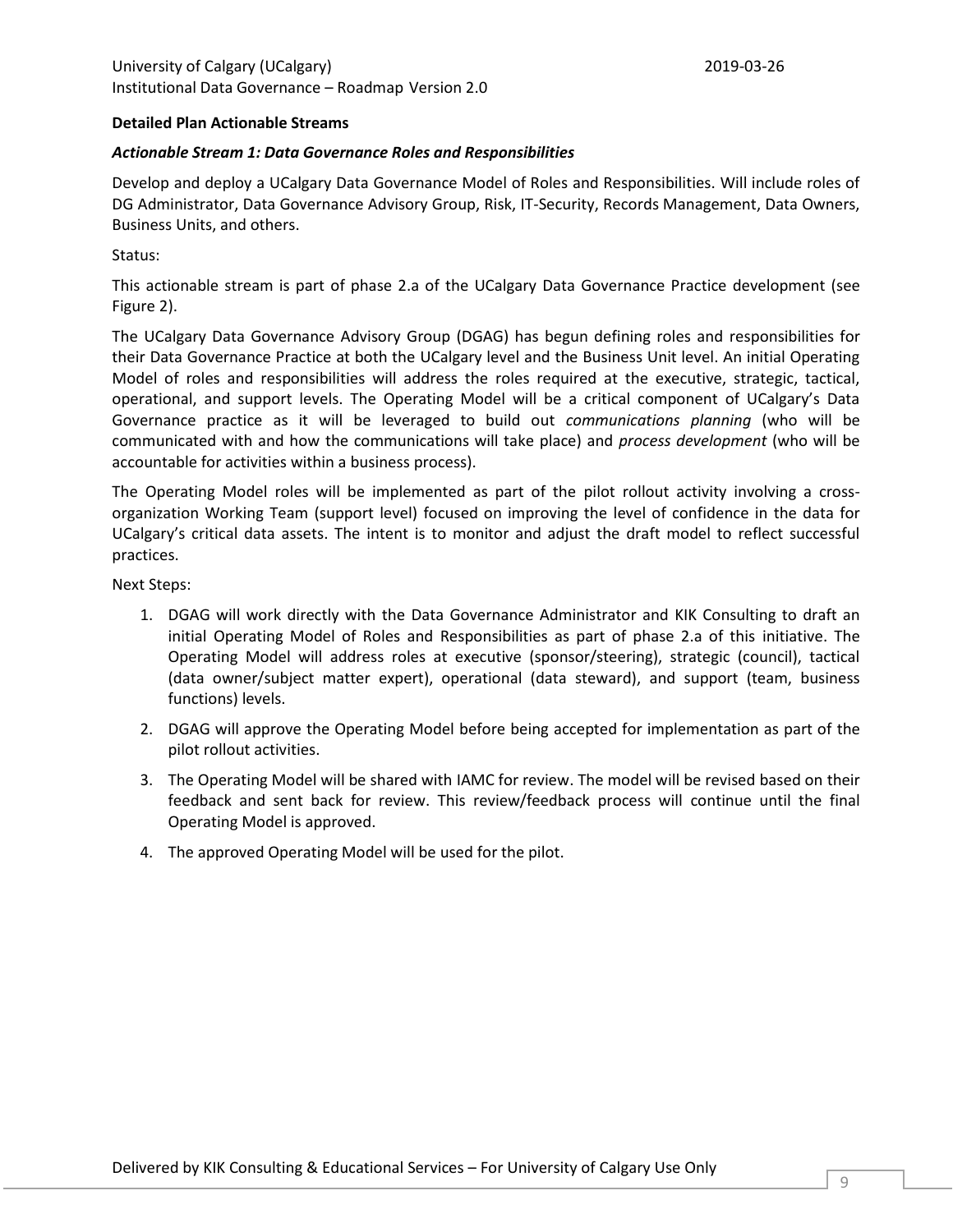## *Actionable Stream 2: Data Governance Communication and Awareness Plan*

Develop and act on a UCalgary Data Governance Communication and Awareness Plan focused on the use of strategic data with confidence.

Status:

It was established by the participants in the Data Governance Best Practice assessment that thorough communications and awareness at all levels of the organization will be a large factor in the success of the UCalgary's Data Governance practice.

This actionable stream focuses on the development and rollout of an effective communication plan that includes core messages, audience timing, tools & format.

- 1. Engage the UCalgary Data Governance Advisory Group (DGAG) in the design and development of the Communications Plan as well as the delivery of the communications artifacts (materials such as slide decks/training materials and Data Governance artifacts) to all UCalgary affected stakeholders in both UCalgary and Business Units.
- 2. DGAG must meet regularly to discuss the progress of the Communications Plan and to draft, gain approval for, and deliver the messages about Data Governance.
- 3. DGAG must prioritize and approve the specific messages and tools to deliver to the audiences they represent. DGAG members must assure effective communications of the concepts, approach, and benefits of the Data Governance practice and specifically the concept of improved Data Confidence at UCalgary.
- 4. For each communications message: Create a template for soliciting business function feedback. The template should include:
	- a. The message that will be communicated (provided on the template)
	- b. The audience for the message (provided)
	- c. The potential tools to be used to communicate the message (provided)
	- d. The timing for when the message will be communicated
	- e. Space to adjust the message, tools, and timing of the message specifically for their Business Unit.
- 5. DGAG to plan and create the communications that will be distributed.
- 6. Follow the Plan to communicate the appropriate messages and effect appropriate behaviour change associated with achieving improved Data Confidence at the UCalgary and Business Unit levels. Use UCalgary tools available to the Data Governance Administrator (job aids, interactive sessions including training and education etc.) to share information and measure the effectiveness of the communications.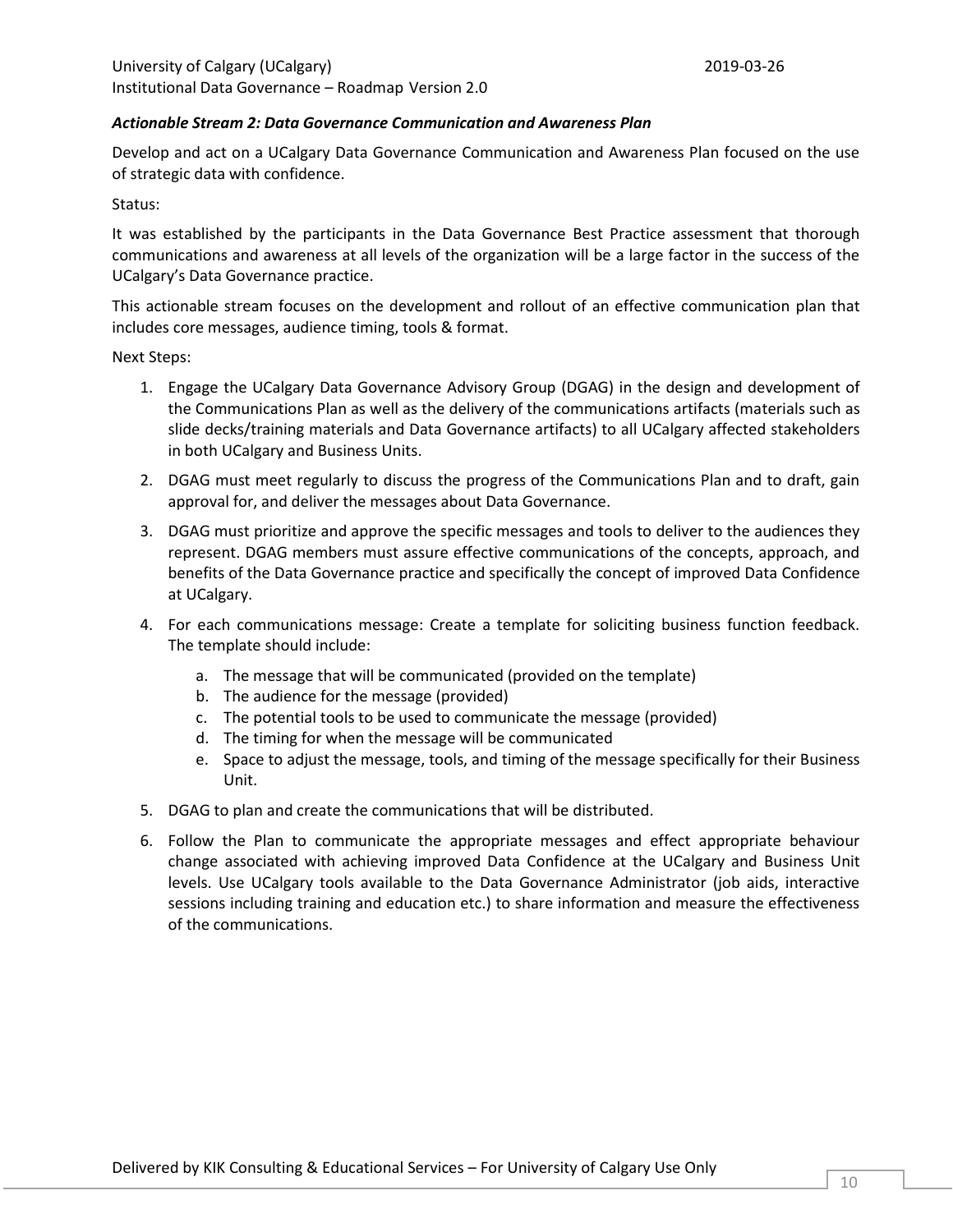## *Actionable Stream 3: Incremental Rollout*

Incrementally roll out the UCalgary Data Governance Practice via an approved schedule. Initiate with pilot using the data of one business unit, followed by subsequent University Business Units or Critical Data Elements (CDEs).

## Status:

This actionable stream focuses on how UCalgary will implement effective Data Governance that produces improved Data Confidence. It is advisable to initiate the practice with a pilot targeted at solving a specific data issue while applying core components of the Data Governance Practice to a real business situation.

Examples of core components that will be applied are the roles and responsibilities and the communication plan as described in this roadmap.

The business data issue selected for the pilot is to improve the metadata and the processes associated with it for UCalgary's critical data elements within the facilities spatial data. Improving the metadata will improve the understanding of the data and increase confidence in it. The pilot will be initiated after phase 2.a of the Data Governance project effort is complete.

## Next Steps:

The RACI matrix on the next page provides the details for these steps.

- 1. Plan for how the Data Governance Working Group will utilize the Pilot Working Team. The plan should include who will be involved, what they will do, when they will be required to participate, how they will be communicated with and how they will communicate with other roles within the Operating Model.
- 2. Plan and convene a Pilot Working Team of key stakeholders who are impacted by the usability and accessibility of UCalgary's critical data. The Pilot Working Team's roles and responsibilities will be documented in the Operating Model. The education, training and coaching provided to all people associated with the Pilot Working Team and pilot effort will be included in the Communication Plan.
- 3. Activate the Pilot Working Team by scheduling meetings to introduce them to why the team has been formed and how it will operate to get to a proposed solution to the issue at hand. The Pilot Working Team actions, communications, and reporting will be facilitated by the Data Governance Working Team in collaboration with the Business Sponsor that is driving the issue toward resolution. See the Pilot Working Team Actions section of this document for additional detail.
- 4. Work towards proposing a solution by scheduling meetings based on resource availability and the priority of this data issue. Work toward documenting the business impact, business process and data adjustments, technology requirements and communications that will enable the team to execute the solution. The solution from the Pilot Working Team must be approved by DGAG prior to the execution of the solution.
- 5. Execute the solution by engaging, monitoring and communicating with the stakeholders that will be responsible for specific activities associated with solving the problem. Report the status of activities and any issues associated with solving the problem to the DGAG.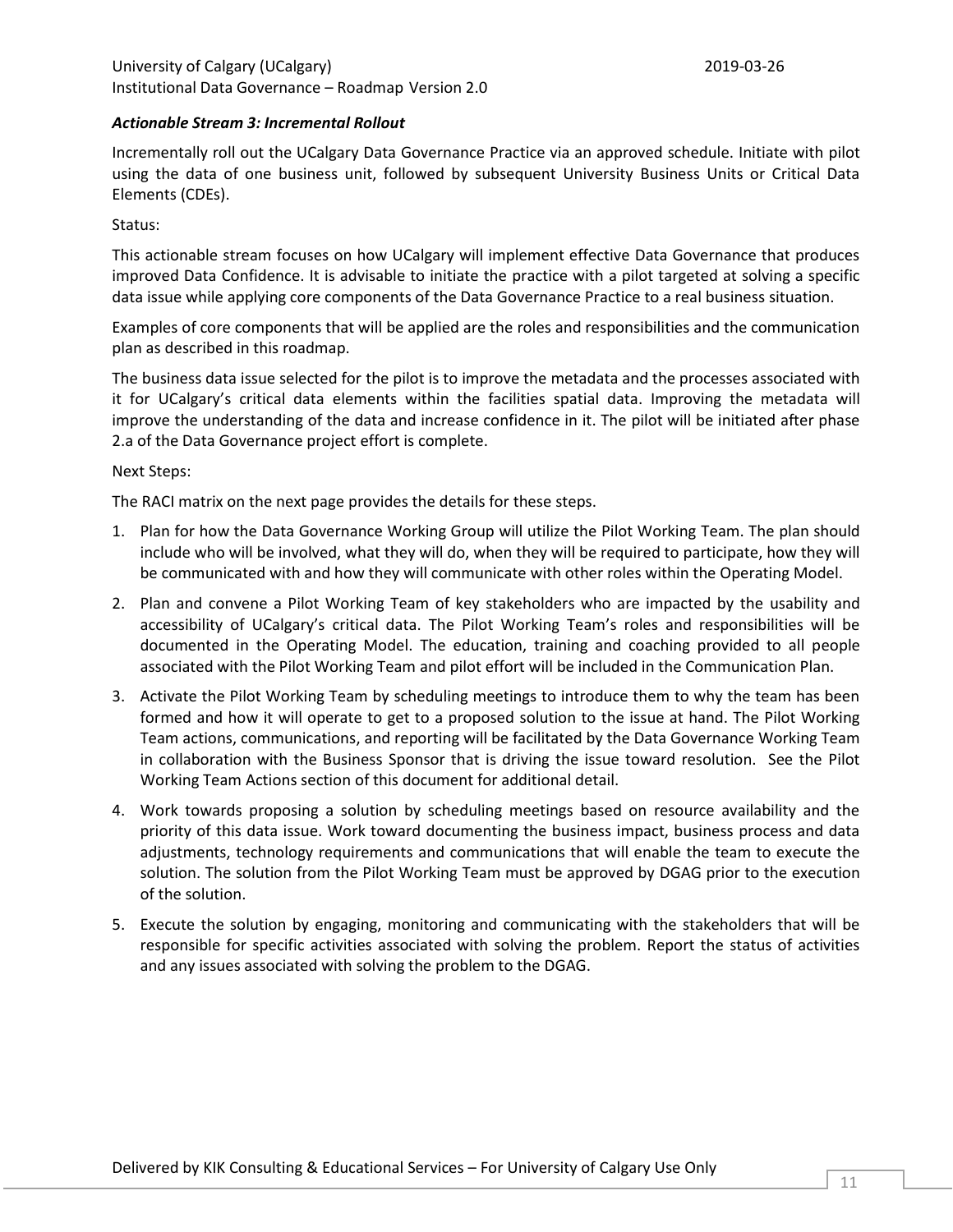The image below is a sample detailed process RACI matrix that will be used to detail the necessary steps for the Pilot Data Governance initiative focusing on delivering data documentation / metadata for the spatial data within Facilities. The colors of the columns correspond with the colors in the UCalgary Operating Model of Data Governance Roles & Responsibilities. The far-left column details the steps and activities of the process and the top details the Data Governance roles. RACI stands for the parties that are **R**esponsible, **A**ccountable, **C**onsulted, and **I**nformed during the steps of the process.

An updated and full-size version of the RACI matrix is available by request from the Data Governance Administrator or Data Governance Working Team during the pilot.

| <b>Detailed Pilot Process RACI</b>                                                                                                           |                                                                                                                                                      |                                    | Key >>                                              | R-Responsible                                  | A-Accountable        | S-Supportive                              | C-Consulted                        |                                  | I-Informed                                |                   |              |
|----------------------------------------------------------------------------------------------------------------------------------------------|------------------------------------------------------------------------------------------------------------------------------------------------------|------------------------------------|-----------------------------------------------------|------------------------------------------------|----------------------|-------------------------------------------|------------------------------------|----------------------------------|-------------------------------------------|-------------------|--------------|
| <b>UCalgary Data Governance</b><br>Data Documentation (Metadata) Management<br>for Critical Data Elements (CDE)<br><b>Process RACI Chart</b> |                                                                                                                                                      | Executive Leaders<br>Data Trustees | Management Committee<br>Information Asset<br>(IAMC) | Governance Advisory<br>(DGAG)<br>Group<br>Data | Data Domain Stewards | Governance Working<br>Team (DGWT)<br>Data | <b>Business Unit Data Stewards</b> | <b>Operational Data Stewards</b> | Data Governance<br>Administrator<br>(DGA) | <b>DGPartners</b> |              |
| Step                                                                                                                                         | <b>Detailed Steps</b>                                                                                                                                | <b>Tactical Steps</b>              | <b>Executive</b>                                    | <b>Executive</b>                               | Strategic            | <b>Tactical</b>                           | Tactical /<br>Operational          | Operational                      | Operational                               | Support           | Support      |
| $\mathbf{1}$                                                                                                                                 | Identify Critical Data Elements (CDE).                                                                                                               | Recognize                          | л                                                   | п                                              | A                    | ${\sf R}$                                 | $\sf s$                            | ${\bf R}$                        |                                           | $\mathbf R$       | c            |
| $\overline{2}$                                                                                                                               | Identify the standard metaddata / data documentation<br>that will be required to assure quality and confidence for the CDEs. (Common<br>Data Matrix) | Recognize                          | J.                                                  | I                                              | A                    | ${\sf R}$                                 | $\mathsf S$                        | ${\sf R}$                        |                                           | ${\sf R}$         | $\mathsf{C}$ |
| $\overline{\mathbf{3}}$                                                                                                                      | Gain approval from DGAG for the selected CDEs and metadata.                                                                                          | Recognize                          | л                                                   | п                                              | A/R                  |                                           | $\sf s$                            |                                  |                                           | ${\sf R}$         | $\mathsf{C}$ |
| $\overline{4}$                                                                                                                               | Collect existing metadata for the CDEs.                                                                                                              | Investigate                        | $\blacksquare$                                      | $\mathbf{I}$                                   | A                    | ${\bf R}$                                 | $\sf S$                            | ${\bf R}$                        | п                                         | ${\sf R}$         | $\mathsf{C}$ |
| 5                                                                                                                                            | Assess the gap between required metadata and existing metadata.                                                                                      | Investigate                        | J.                                                  | f,                                             | A                    | $\mathsf{R}$                              | $\mathsf{s}$                       | $\mathsf{R}$                     |                                           | ${\sf R}$         | c            |
| 6                                                                                                                                            | Measure the current metadata status as a benchmark.                                                                                                  | Solutioning                        | J.                                                  | I                                              | A/R                  | $\mathsf{R}$                              | s                                  | $\mathsf{R}$                     |                                           | ${\sf R}$         | $\mathsf{C}$ |
| $\overline{7}$                                                                                                                               | Expand the metadata / data documentation to meet minimum standard.                                                                                   | Solutioning                        | J.                                                  | ı.                                             | A/R                  | $\mathsf{R}$                              | $\mathsf{s}$                       | $\mathsf{R}$                     |                                           | ${\sf R}$         | $\mathsf{C}$ |
| 8                                                                                                                                            | Share metadata as needed through a<br>UCalgary Data Governance web-site or similar type instrument.                                                  | Execute                            | $\blacksquare$                                      | $\mathbf{I}$                                   | A                    | ${\sf R}$                                 | $\sf s$                            | $\mathbf R$                      |                                           | ${\sf R}$         | c            |
| 9                                                                                                                                            | Use metadata to change Business Unit behavior<br>associated with improving the confidence in the data.                                               | Execute                            | J.                                                  | I                                              | Α                    | $\mathsf{R}$                              | s                                  | $\mathsf{R}$                     |                                           | ${\sf R}$         | $\mathsf{C}$ |
| 10                                                                                                                                           | Communicate measureable data documentation/metadata improvements and<br>value to UCalgary and Business Unit Stakeholders.                            | Execute                            | $\mathbf{I}$                                        | п                                              | A                    | ${\sf R}$                                 | $\mathsf S$                        | $\mathsf{R}$                     | п                                         | ${\sf R}$         | c            |
|                                                                                                                                              |                                                                                                                                                      |                                    |                                                     | Key >>                                         | <b>R-Responsible</b> | A-Accountable                             | S-Supportive                       | C-Consulted                      |                                           | I-Informed        |              |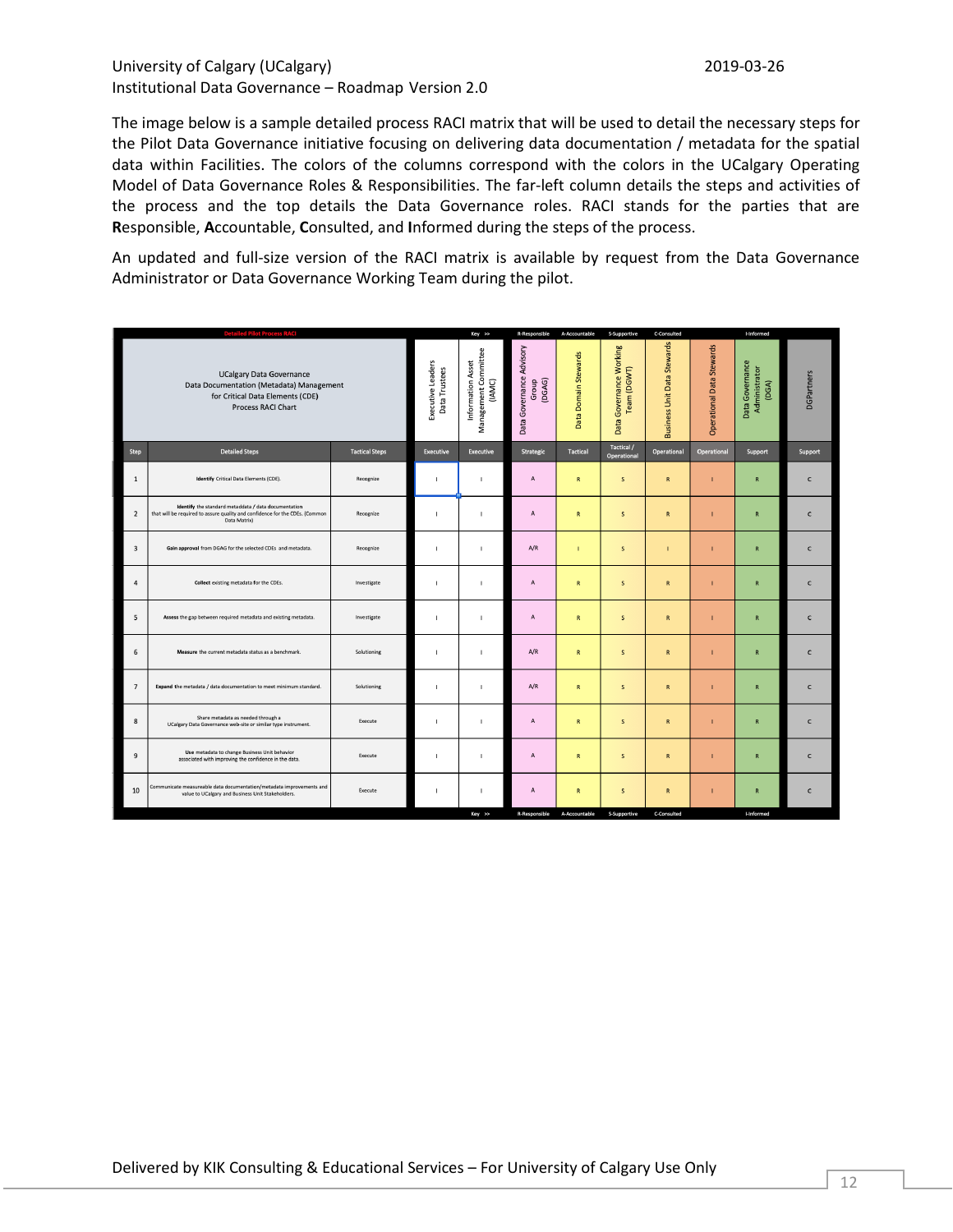## <span id="page-12-0"></span>*Actionable Stream 4: Data Governance Administrator (DGA)*

Identify, organize, place and deploy a DG Administrator.

Status:

The UCalgary Data Governance Advisory Group (DGAG) presently consists of individuals that represent all the VP / Data trustee portfolios of the University. This team will operate as the Data Governance strategic group until the permanent resources and placement are approved.

The DG Administrator (DGA) is responsible for planning, facilitating and communicating the daily activities of Data Governance at UCalgary and the Business Units. The detailed role and responsibilities of the DGA will be documented and approved as part of the Operating Model of Roles and Responsibilities described in Actionable Stream 1.

The DGA must report into a functional unit of UCalgary's Offices to be successful in guiding consistent data related behaviour at the Business Unit level. It has become a standard industry best practice for the DGA to report into a business function that is aligned with the goal, scope and expectations of the Data Governance practice. Currently, that area is the Office of Institutional Analysis (OIA).

The DGA must direct Data Governance activities and report on the practice's status to appropriate sponsors and stakeholders. A typical job description for a DGA is included at the end of this document. The percentage of time this person and other resources allocate for Data Governance activities will directly influence the speed in which the practice can become active and react to business data issues. Additional resources with skills associated with data management, information technology, business intelligence, master data management and business data reporting/analytics may be assigned to support Data Governance efforts.

- 1. Follow the identical steps as described for development and approval of the Operating Model of Roles and Responsibilities in Actionable Stream 1 while focusing on the specific role and responsibilities of the DGA and any support roles that should be included and the amount of time that should be allocated.
- 2. Identify internal or external resources that will be required to operate the Data Governance function. Provide detailed information about the roles and responsibilities of the individuals that will fill the UCalgary and Business Unit roles and assure that there are people with time allocated to complete the responsibilities.
- 3. Utilize the DGA to facilitate and manage the Data Governance activities and communications associated with the Pilot Working Team and stakeholders associated with resolving the pilot issue.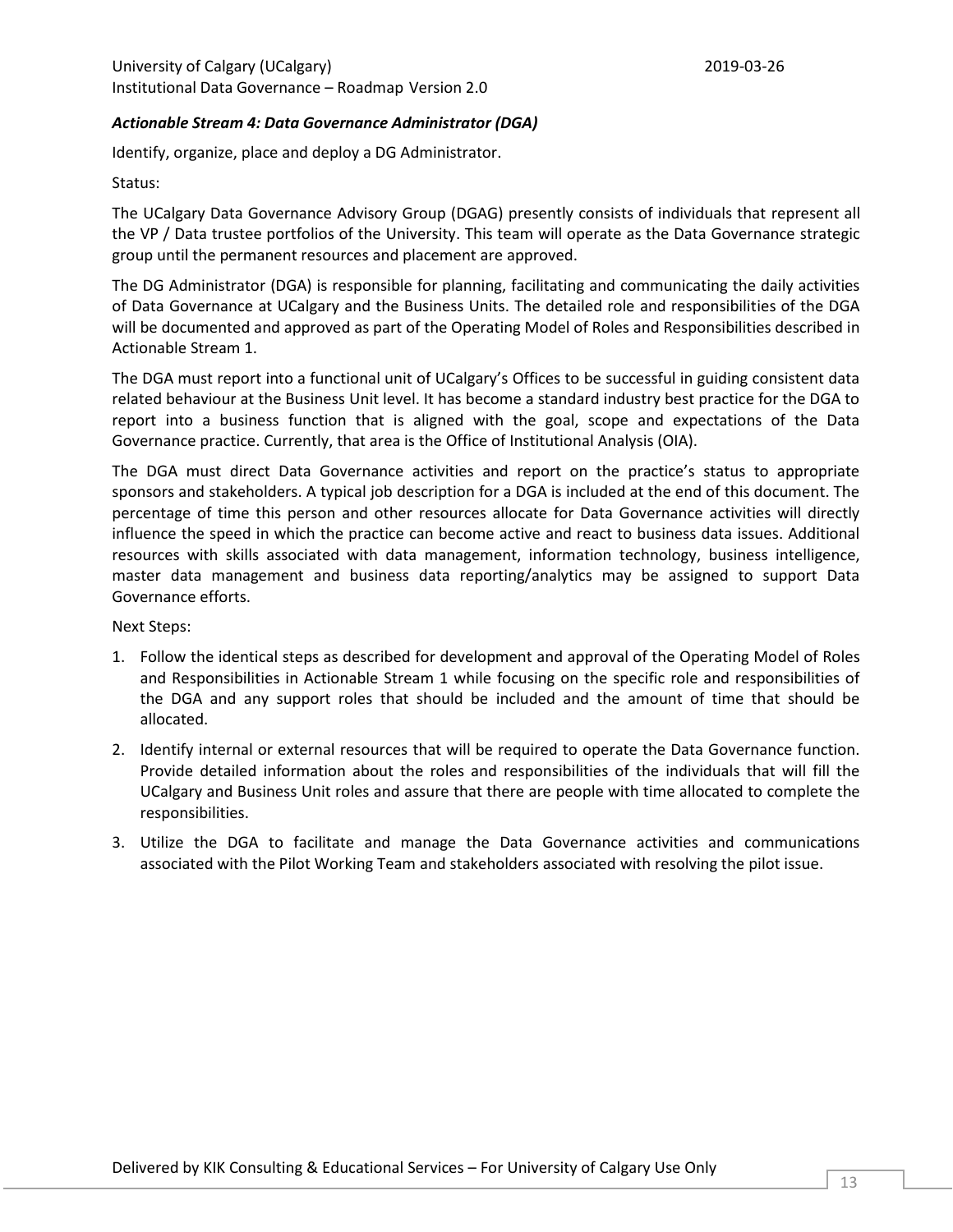## <span id="page-13-0"></span>*Actionable Stream 5: Data Documentation Repository / Metadata Platform*

Evolve a UCalgary Data Documentation Repository / Metadata Platform (leverage, build or acquire) supporting the UCalgary's ability to use strategic data with confidence.

## Status:

The actionable stream calls for the development of a Data Documentation platform that will make available improved intelligence around the critical UCalgary and Business Unit data assets and the business function processes that are associated with the data.

UCalgary presently manages its metadata (documentation about the data) through ad-hoc and informal processes. System documentation is minimal and the details of the processes the Business Units follow are independently maintained, inconsistent and not easily accessible.

UCalgary must take a three-tiered approach to improve data documentation (information about data definition, production and usage) that is the focus of Working Teams engaged in the drive toward improved Data Confidence. The DGAG will follow the three primary steps listed below to deliver an effective Data Documentation Platform to support improved Data Confidence initiatives.

#### Next Steps:

- 1. Define UCalgary and Business Unit data documentation requirements and how the documentation will enable UCalgary to provide improved Data Confidence.
- 2. Identify existing data documentation that addresses these requirements and facilitates the collection, storage and management of the documentation in a **consistent manner** across UCalgary and the Business Units such that the documentation will be portable to a technology platform when or if the technology is made available.
- 3. Investigate existing technologies for how they will add value and be utilized across UCalgary. Proceed through a formal Request for Proposal (RFP) process with discerning vendors that provide products and services aligned with UCalgary's requirements.

The UCalgary DGAG must follow a planned approach to leverage existing UCalgary and Business Unit metadata and documentation and provide stakeholders and data process followers access to the Data Documentation.

KIK Consulting has a depth of knowledge in the metadata management space based on Mr. Seiner's corporate work in that discipline and management of metadata efforts and tool acquisition practices as a core part of his consulting capabilities. A preliminary RACI Matrix for delivering data documentation / metadata will be provided as part of the present KIK engagement.

One item to note is that significant UCalgary resources will be required to manage a Data Governance and Metadata Management tool acquisition process, implementation and consistent support. The positive side of that statement is that, if managed properly, metadata management and the use of a tool can play a powerful role in achieving improved Data Confidence and achieving UCalgary Data Governance best practice.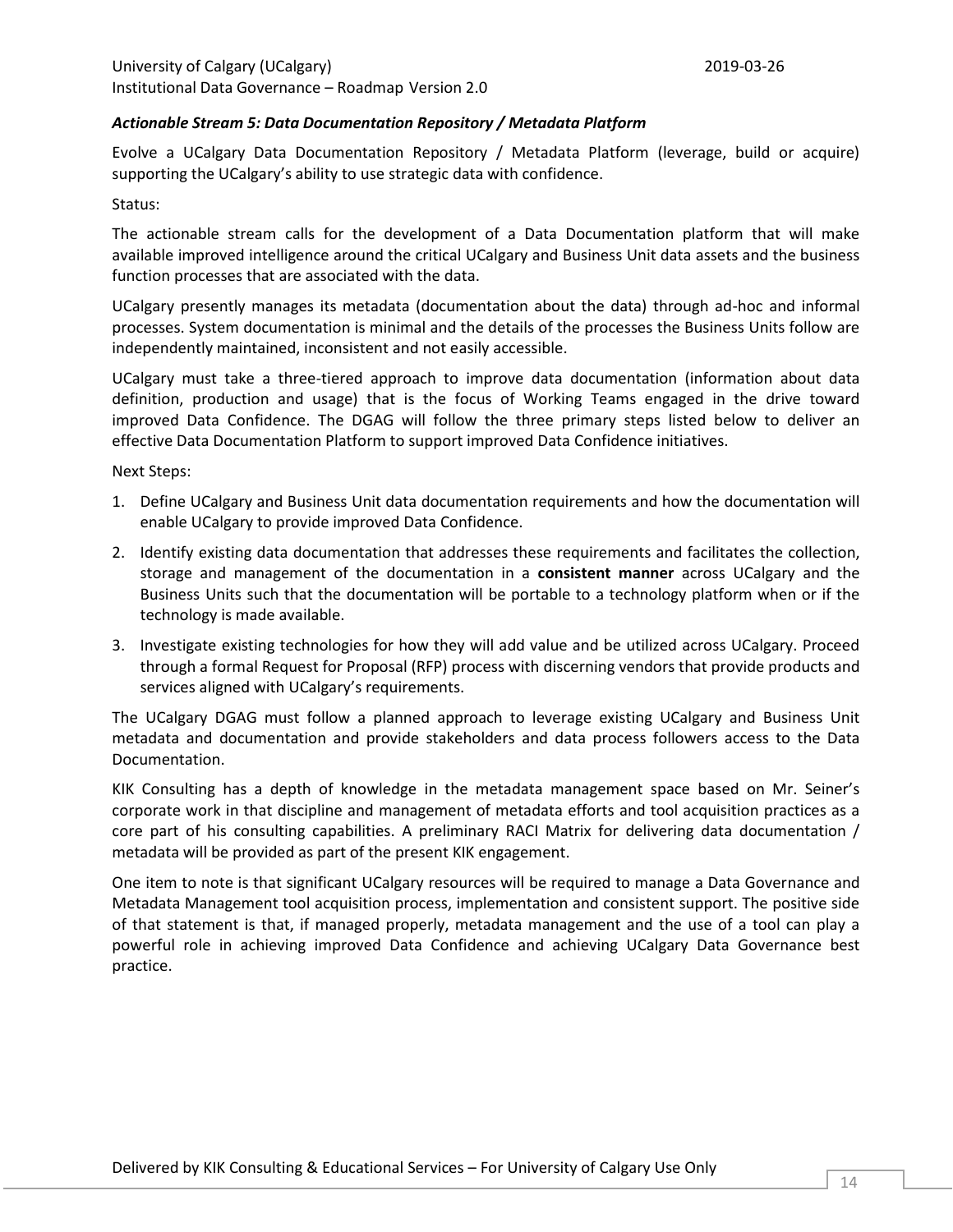## *Actionable Stream 6: Performance Metrics*

Deliver a set of performance metrics that focus on UCalgary Strategic Data quality and confidence.

### Status:

The activity of defining UCalgary-level success metrics for measuring improved Data Confidence and data availability to stakeholders has not been completed. Sets of enterprise-level metrics will be defined, approved, benchmarked, and implemented to report to Senior Management that confidence in the data in the possession of UCalgary and Business Units is being improved and made available to stakeholders.

- 1. Define a series of SMART metrics (specific, measurable, actionable, realistic and timely) to evaluate the progress and success of UCalgary Institutional Data Governance practice. Performance metrics may include, but are not limited to, the following:
	- Number / percentage of data rules and processes documented and communicated.
	- Number / percentage of data rule categories that have been defined with associated handling rules and procedures documented, communicated, made available, and enforced.
	- Number / percentage of divisions that have documented the data resources they manage in an Available Data Catalog, including the steps required to gain access to these resources.
	- Number of data subject areas/domains that have implemented data governance.
	- Number/percentage of UCalgary data stewards identified and that have been educated/refreshed on the data governance practice standards and processes.
	- The amount of time it takes to access each data resource documented in the Data Documentation Platform per Business Unit and data resource.
	- Elapsed time from the last mass communication event about the Institutional Data Governance Practice.
	- Number of data issues and access requests and the amount of time it takes to complete the requests by Business Unit and data resource.
	- Number of Data Governance service requests and their status.
	- Number and amount of time it takes to respond to data requests taking into consideration the application of data rules.
- 2. Set a baseline measurement for each of the selected metrics. The baseline will require current state and historic quantifiable recordings of the items listed above.
- 3. Identify the processes and the person accountable for the processes that will be required to collect data and the place where the data will be recorded and validated for each of the selected metrics. Implement the process to collect and record the data to test the effectiveness of the processes and adjust as necessary.
- 4. Develop dashboards or visual tools to report on the progress and success of the Data Governance Practice using the data recorded and validated in the previous steps. Use these tools to report the results of the metrics outlined above. Validate that these tools are communicating the results to Senior Management in a reliable, accessible and understandable format.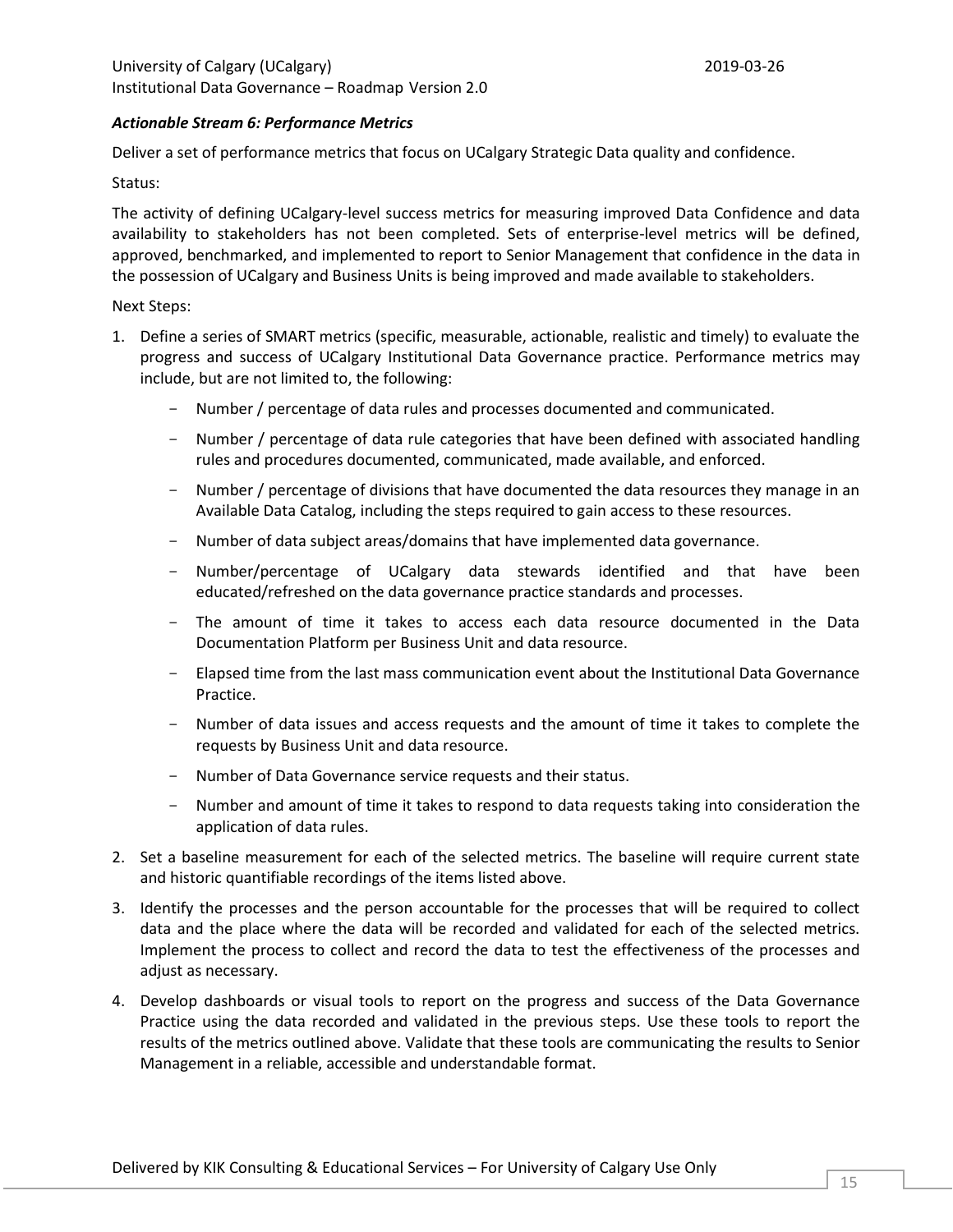## *Actionable Stream 7: Data Governance Policy*

Deliver a Data Governance Policy to cover UCalgary with a plan of action for using strategic data with confidence.

Status:

This actionable stream directs UCalgary to develop an enterprise level policy establishing the Data Governance practice and stating the guidance and leadership of said practice. As an enterprise policy, it need not address the specifics of how the practice will operate around achieving improved Data Confidence and improving access to data.

This action also requires that UCalgary develop a minimum set of standards for UCalgary and Business Units to follow that assures that steps are being taken to achieve improved Data Confidence and improve the efficiency and effectiveness of access to data.

While focusing on the ability to achieve improved data confidence, the DGAG must analyze data quality rules and business rules to determine the UCalgary-wide standards for how each rule will be communicated, implemented and enforced by each Business Unit. This action also requires that each Business Unit inventory the data resources associated with data issues being addressed and the processes they follow to maintain or improve data confidence and make the data available to stakeholders. The Data Governance Project Team will oversee and facilitate these activities.

Business Units will be allowed to apply their own data standards and procedures within their Business Unit as long as the Business Units meet the minimal standards defined by the Data Governance Project Team and approved by DGAG. The Data Documentation resource described in actionable stream 5 will be utilized to enforce the minimal data standards and will be leveraged as appropriate to assist each Business Unit in the application of achieving improved Data Confidence.

All the standards for achieving improved Data Confidence and making data available will not be released or become active at the same time. UCalgary will group together similar sets of standards and begin acting on those groups as additional groups are being defined, the metadata is collected, and processes are developed and deployed.

- 1. Define the policy purpose and assure that the policy development effort follows UCalgary Policy standards and uses the tools and approval processes already in place for policy development.
- 2. Engage UCalgary and Business Unit business functions in the policy development efforts and gain acceptance from the Business Units in the need and ability to implement the policy.
- 3. Communicate the policy thoroughly to both UCalgary and Business Unit business functions through the Communication Plan during practice orientation, onboarding and on-going awareness activities.
- 4. Gain IAMC and DGAG's endorsement of the policy itself and the manner that it will be communicated, monitored and enforced across UCalgary and the Business Units.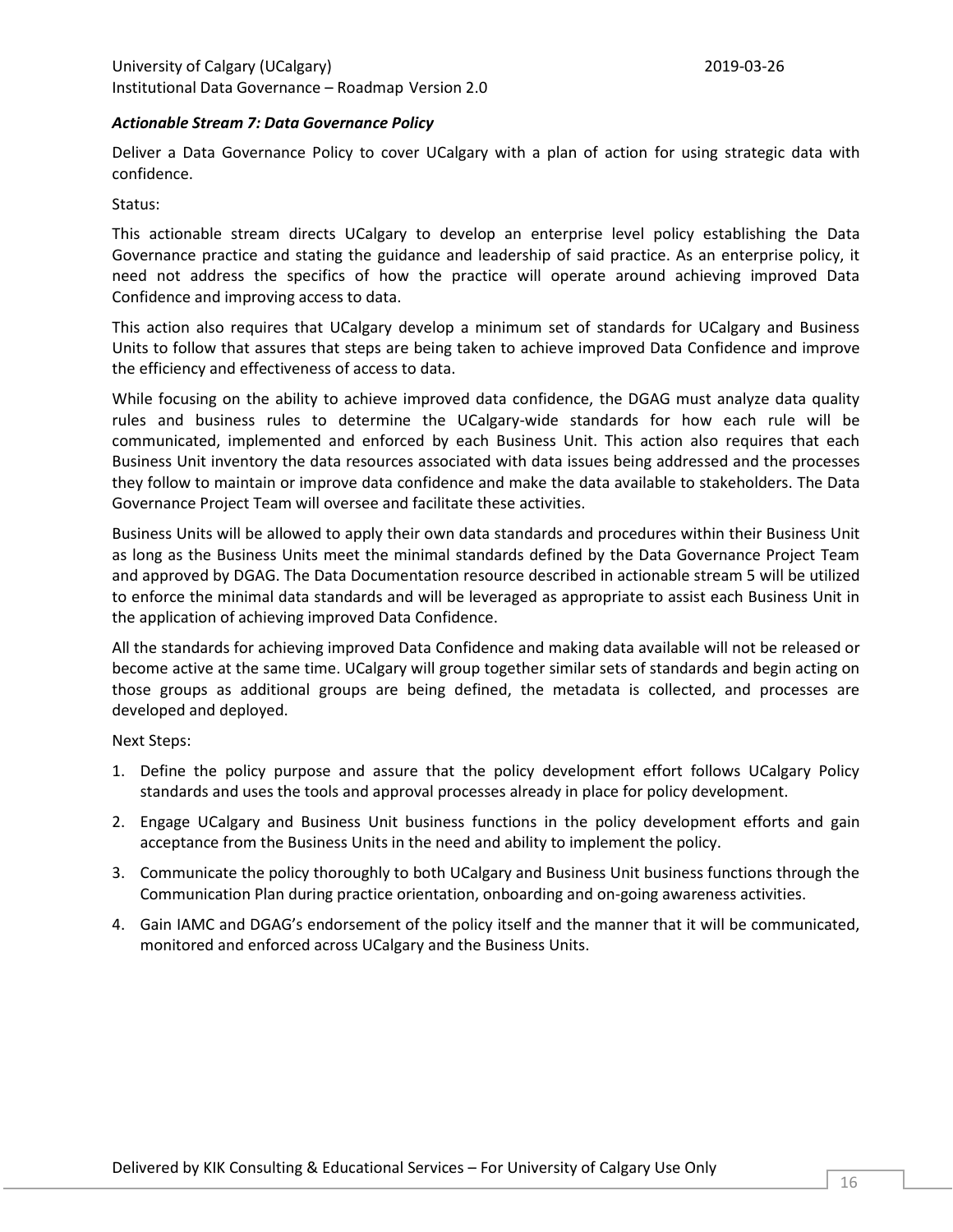#### **Resource Associated Actions**

The following are specific actions that must be taken by the Data Governance Advisory Group (DGAG) to complete the roles and resources parts of phase 2.a of the UCalgary Data Governance initiative:

- Complete and gain approval for UCalgary's Data Governance Operating Model of Role & Responsibilities
	- o Distribute the Data Governance Operating Model document to the appropriate audiences.
	- $\circ$  Follow the approval process with the Information Asset Management Committee (IAMC), and the DGAG, administered by the Data Governance Administrator (DGA). (See [Actionable Stream](#page-12-0)  [4: Data Governance Administrator \(DGA\)\)](#page-12-0)
- Hire or Identify a DGA.
	- $\circ$  The draft responsibilities, qualifications, and desired skills will be spelled out in UCalgary Data Governance Operating Model of Roles & Responsibilities.
	- $\circ$  This individual must be focused on continual improvement and will lead the Data Governance Practice in administrating and facilitating Data Governance activities at UCalgary.
	- o The person identified as UCalgary's DGA is Jean Gomes, Senior Institutional Analyst in the Office of Institutional Analysis (OIA).
- Add and maintain Business Unit representation for the Data Governance Practice as activities warrant.
	- $\circ$  As activities require work beyond what UCalgary's present DGA can provide, it is important for the Business Units to continue to allocate resource time to the Data Governance Practice to assure representation in how UCalgary will use strategic data with confidence.
	- $\circ$  The ability of the DGA to communicate the value and practice of Data Governance effectively with Senior Management from their Business Unit and staff will be critical to the success of the Data Governance Practice.
- Engage Data Governance Practice and Operational Data Stewards to formally identify, record, and communicate University data confidence and availability rules.
	- o The DGA will record data rules and business rules for the data used by University business functions using the templates and tools.
	- o Store and publish Data Governance, business and availability rules in the established UCalgary Data Governance Documentation Platform [\(Actionable Stream 5: Data Documentation](#page-13-0)  [Repository / Metadata Platform\)](#page-13-0).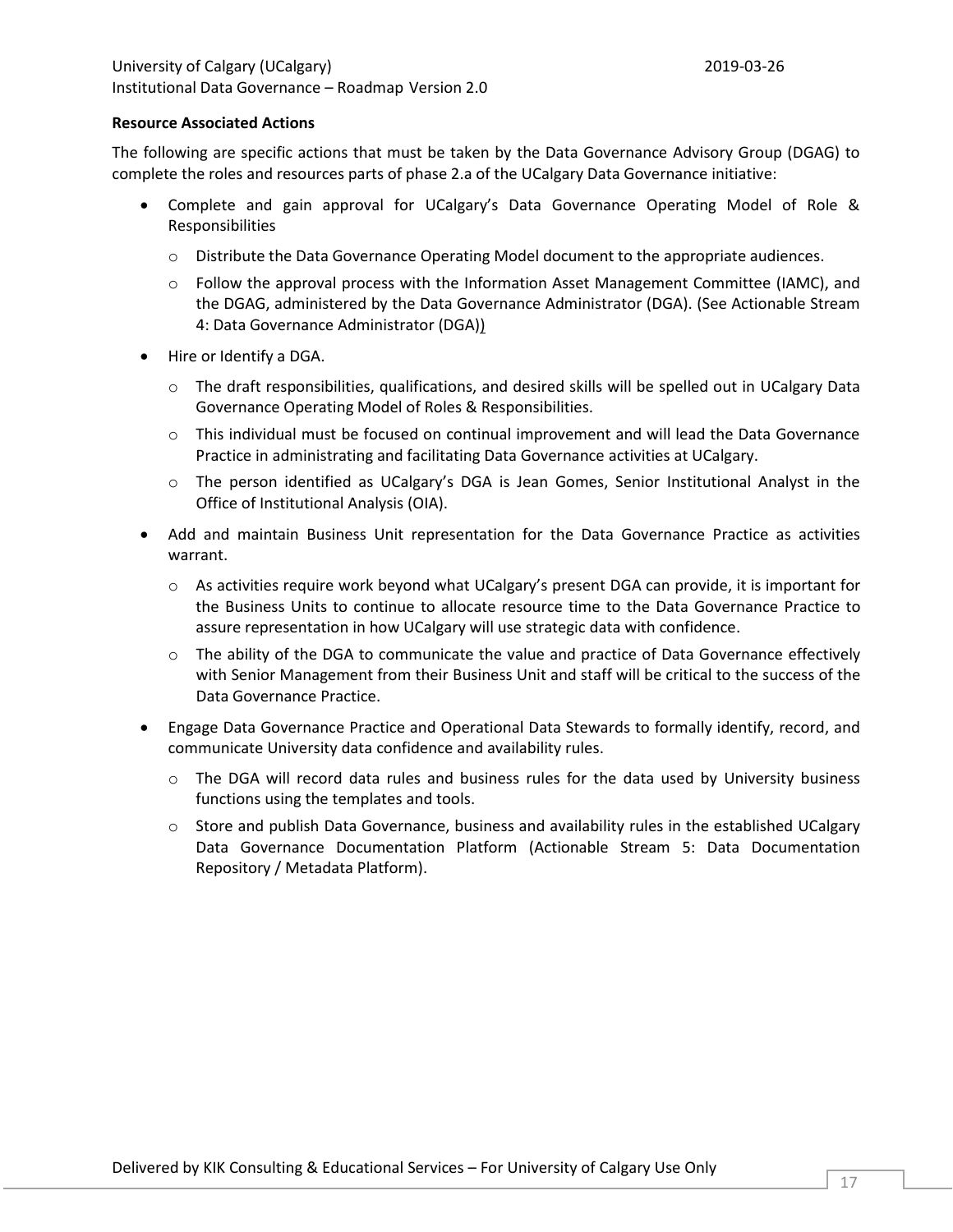## **Pilot Working Team Actions**

- Formulate a Data Governance Working Team focused on achieving improving the value and use of specific data subject areas.
- The Working Team will consist of the DGA and Business Leader(s) people that are the largest stakeholders in the subject area data, as well as representation from impacted Corporate and Division business functions and from Information Technology.
- The Working Team is a partnership between the Business Leaders, and the DGA to appropriately affect data change at both the Corporate and Division levels.
- Suggested Working Team members include:
	- o Lead Business Stakeholders co-leading initiative from business purpose
	- $\circ$  Corporate Business Stakeholders individuals impacted by the usability and understanding of the data
	- $\circ$  Division Stakeholders individuals that impact the usability and understanding of the data
	- $\circ$  Data Governance Administrator co-leading the initiative from the Practice perspective
	- $\circ$  Information Technology and Reporting as enablers of successful governance
	- o Marketing for Communications & Awareness as needed to improve communications
	- o Other Data Governance Partners Audit, Human Resources, Marketing as needed
- Engage the Spatial Data Pilot Working Team
	- o Focused on the spatial data subject area within Facilities.
	- $\circ$  Define and gain approval for the business issue being resolved by the Working Team.
	- $\circ$  Gain approval for resources being applied to the pilot business data issue that will be resolved.
- Follow these High-Level Steps to Govern Pilot Data (Spatial and Facility Data):
	- o Recognize leadership of the Data Governance Working Team (DGWT) and plan a meeting cadence.
	- o Draft a DGWT Charter or committee document to include specific goals, scope, path.
	- o DGAG approval of DGWT resources and activities.
	- o Define and gain approval of data documentation (metadata) requirements.
	- $\circ$  Define and gain approval for how the documentation will be used to achieve the delivery of high value and quality data for this subject matter – will require detailed data and process flow diagrams, RACI matrices and role-based accountability process maps, development of job aids and other onboarding materials.
	- $\circ$  Identify and record the key data elements that must be governed (Critical Data Elements CDEs).
	- o Compare existing data and process documentation to required documentation.
	- $\circ$  Qualitative and quantitative evaluation of existing data and process documentation including the effectiveness of present documentation and whether steps are being followed.
	- o Identify and record changes to data standards and processes in a manner that it will be understood at the Business Unit levels.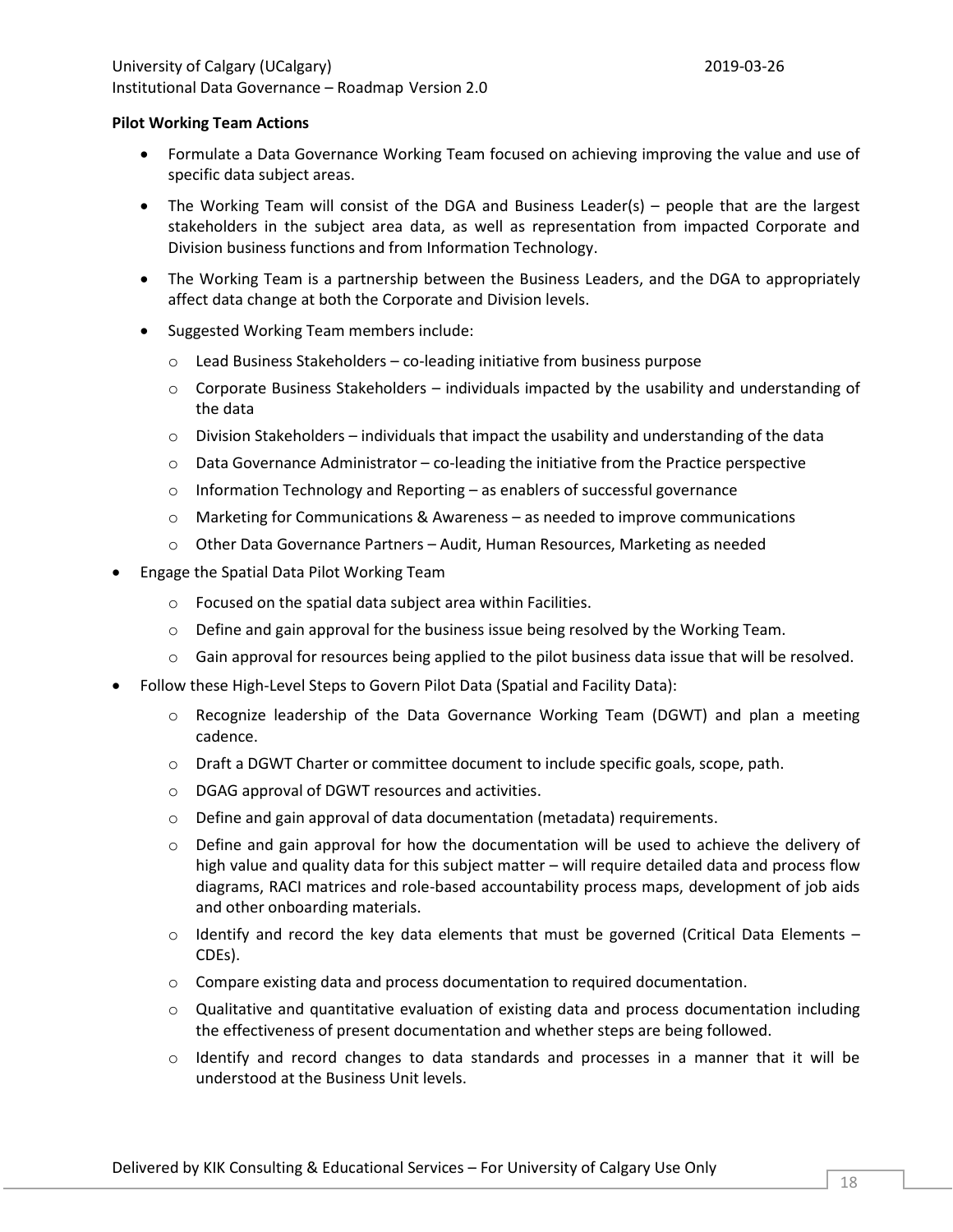## University of Calgary (UCalgary) 2019-03-26

- $\circ$  Measure present adherence to data rules of data and consistency of process to identify impact of the changes to University business functions. Use this information as a benchmark to provide Data Governance value measurement after implementation of change.
- $\circ$  Develop detailed communications regarding changes in data and process, why this is important to them and the company, and how change will be applied to achieve the use of strategic data with confidence. These materials will be outlined in the UCalgary Communications Plan (see Actionable Stream 2).
- $\circ$  Complete data documentation for achieving the use of strategic data with confidence.
- o Make data documentation available to people that are stakeholders in the data.
- o Gain approval of data subject area documentation.
- $\circ$  Implement pilot in a manageable number of University Business Units following the approved data standards and processes that will be defined to resolve data issues.
- o Measure the usability and accessibility of data and consistency of process after the new rules have been implemented. Use these measurements to mark and report improvement over time.
- o Observe how effective the Operating Model of Roles and Responsibilities and Communications Plan were with their initial application as part of the pilot. Formalize changes (adjustments to reflect what worked better) to the Operating Model and the Communications Plan. Gain approval of the updated items using the Component Approval Process defined earlier in this document.
- o Report practice success to the DGAG and IAMC.
- $\circ$  Repeat similar activities to improve the value and confidence of data in this subject area and other appropriate subject areas.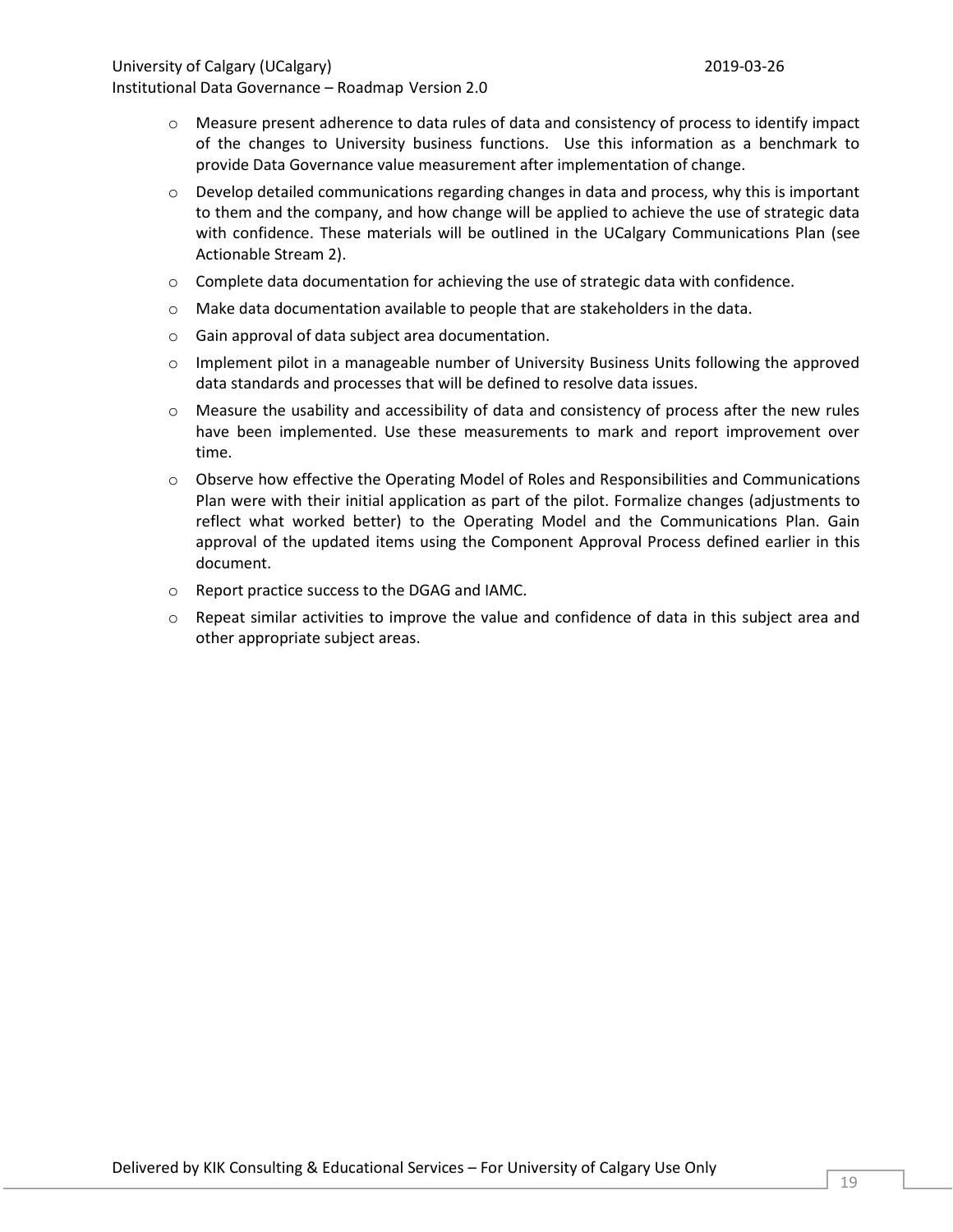## **Appendix A**

#### *Description of the Data Governance Administrator Role*

The UCalgary Data Governance Administrator (DGA) manages all UCalgary-wide Data Governance activities and has the responsibility for reporting the results and status of the DG Practice effort to the DG Practice sponsors.

The position focuses on establishing and ensuring adherence, at the Business Unit level, to the UCalgary Data Governance framework for policies, data standards, standard operating procedures, and practices, to achieve the required level of auditable data.

The DGA serves as a point of escalation for governance and information protection issues and will work closely with Business Unit leadership to improve the use of strategic data with confidence.

#### *Description of the Data Governance Executive Sponsor Role*

The DG Sponsor is a senior UCalgary manager with planning and policy-level responsibility and accountability for the management of data and the Data Governance Practice including its creation and maintenance, within UCalgary. Initially, the Executive Sponsor lays the foundation for the Data Governance Practice. The up-front responsibilities that establish the structure of the Practice include:

- Assign or hire the Data Governance Administrator
- Encourage participation in the Data Governance Practice by all Business Units
- Stay informed about activities of the Data Governance Administrator and Practice
- Review Data Governance success metrics and make Practice decisions based on results
- Foster cooperation among Business Units as it relates to protecting classified information
- Assure, provide, and secure funding for the Data Governance Practice

The ongoing role of the Executive Sponsor is oversight of the Data Governance Practice.